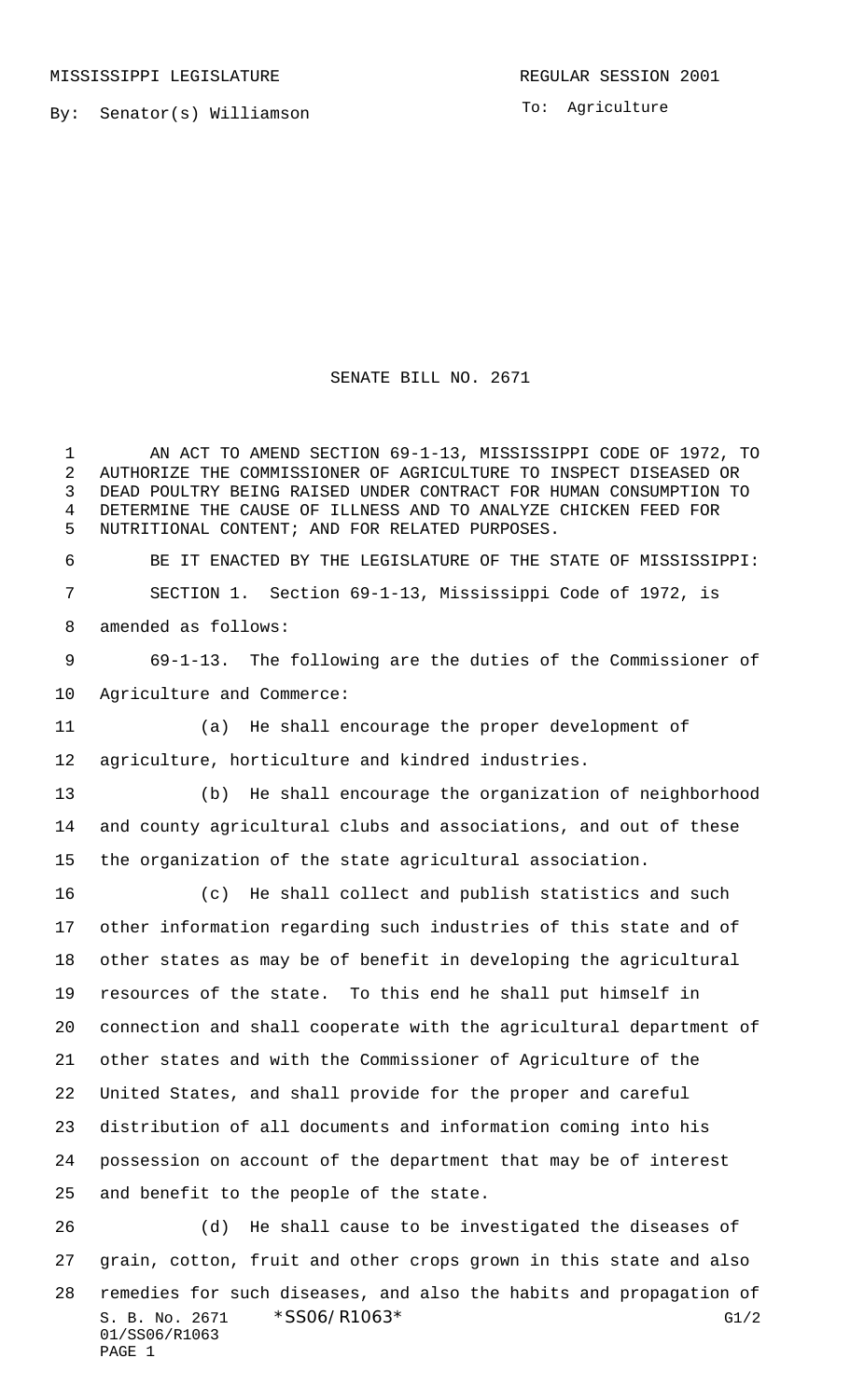the various insects that are injurious to the crops of the state and the proper mode of their destruction.

 (e) He shall investigate the subject of grasses and report upon their value and the cultivation of the varieties best adapted to the different sections of the state.

 (f) He shall inquire into the subjects connected with dairying that he may deem of interest to the people of the state, and in this connection the raising of stock and poultry, the obtaining of such as are of most value, and the breeding and propagation of the same; and shall encourage raising of fish and the culture of bees.

 (g) He shall investigate the subjects of subsoiling, drainage, etc., and the best modes of effecting each, and of irrigation and what portions of the state can be best benefited thereby.

 (h) He shall investigate and report upon the culture of wool and the utility and profit of sheep-raising, also the culture of silk and its manufacture and preparation for market.

 (i) He shall investigate and report on the question of broadening the market for cotton and cotton goods in the United States and foreign countries.

S. B. No. 2671 \* SS06/R1063\* 01/SS06/R1063 PAGE 2 (j) He shall cause a proper collection of agricultural statistics to be made annually, and to this end shall furnish blank forms to the tax assessors of each county, and it is made the special duty of the tax assessor to whom said blanks are furnished to report to the bureau a list of all public or private ginners in his county, with their post offices, upon the demand of the commissioner. It shall be the duty of the commissioner to furnish to such ginner a form or forms of report to be made to the bureau at such time as the commissioner may direct. A failure to make such reports on the part of the ginner or assessor as required by said commissioner shall be deemed a misdemeanor, and, upon conviction, punished as provided by law. It shall be the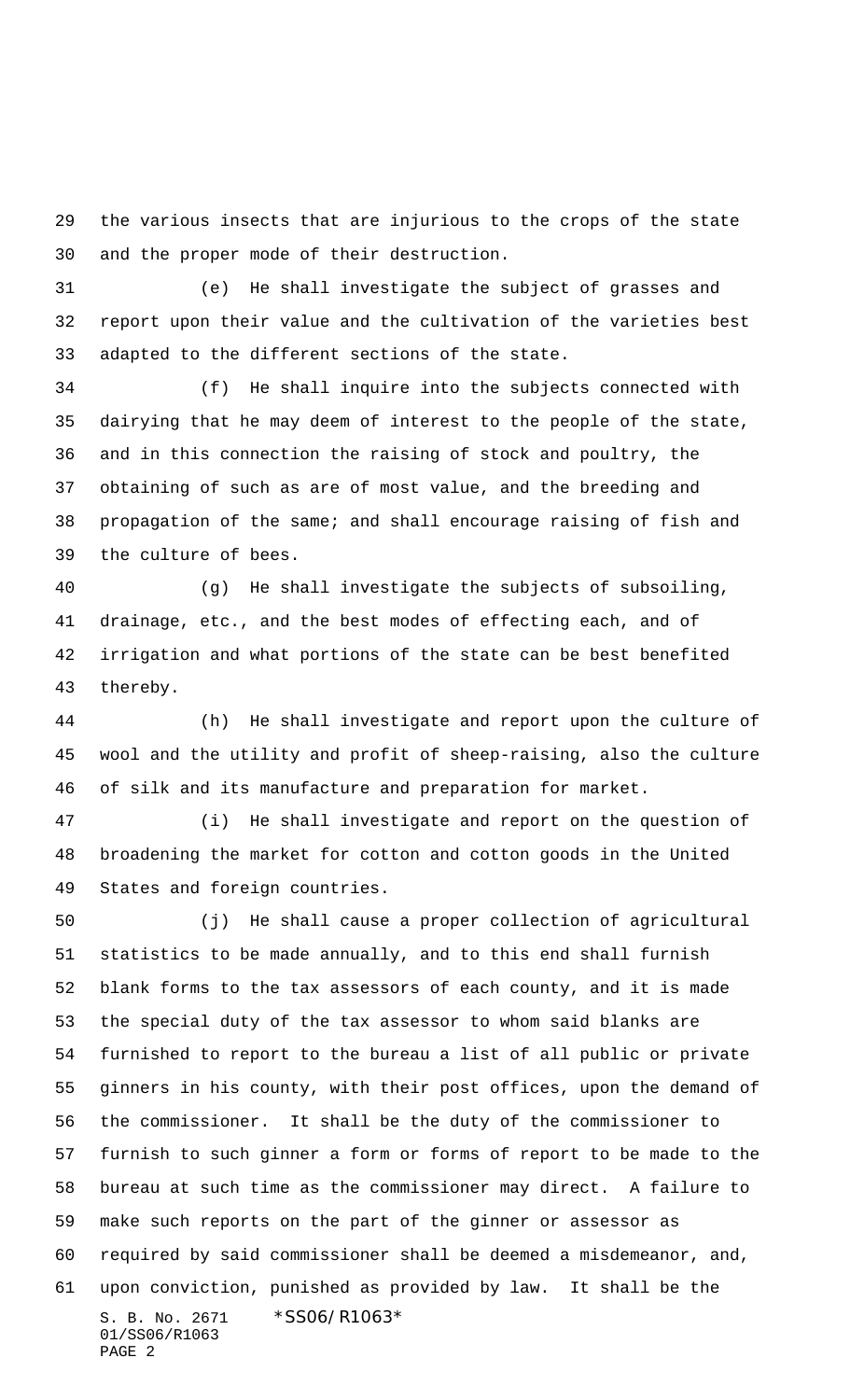duty of the members of the boards of supervisors and the county tax assessor of each county in this state to make such reports as may be required by this bureau touching the matter within the scope of this chapter; and failure of any supervisor or tax assessor to make such report when required shall be deemed a misdemeanor and shall be punished as provided by law.

 (k) He shall appoint county correspondents who shall report to him from time to time, as may be desired.

 (l) He shall collect specimens of wood suitable for manufacture and other purposes, and specimens of agricultural, mineral, phosphate and marl deposits of the state; cause correct analysis of such as may be deemed expedient to be made and recorded in a substantial book to be kept for this purpose.

 (m) He shall also, as soon as practicable, prepare a convenient handbook with necessary illustrated maps, which shall contain all necessary information as to the mines, mineral, forest, soil, and other products, climate, water, waterpower for the establishing of factories, land, flowers, fisheries, mountains, streams, and all other statistics as are best adapted to the giving of proper information and the attraction of advantages which the state affords to immigrants, and shall make illustrated expositions thereof whenever practicable at international and state expositions.

S. B. No. 2671 \* SS06/R1063\* 01/SS06/R1063 PAGE 3 (n) He shall have the primary responsibility for developing programs that will enhance the marketing of the state's agricultural products to both national and international markets. 88 (o) He may cause to be inspected or autopsied, or both, any diseased or dead poultry that is being grown under contract for eventual human consumption; and he may cause to be analyzed the nutritional and other content of poultry food being fed to any poultry raised under contract for eventual human consumption. He 93 has the authority to perform the duties under this paragraph (o) without having to obtain the authorization of either the owner of